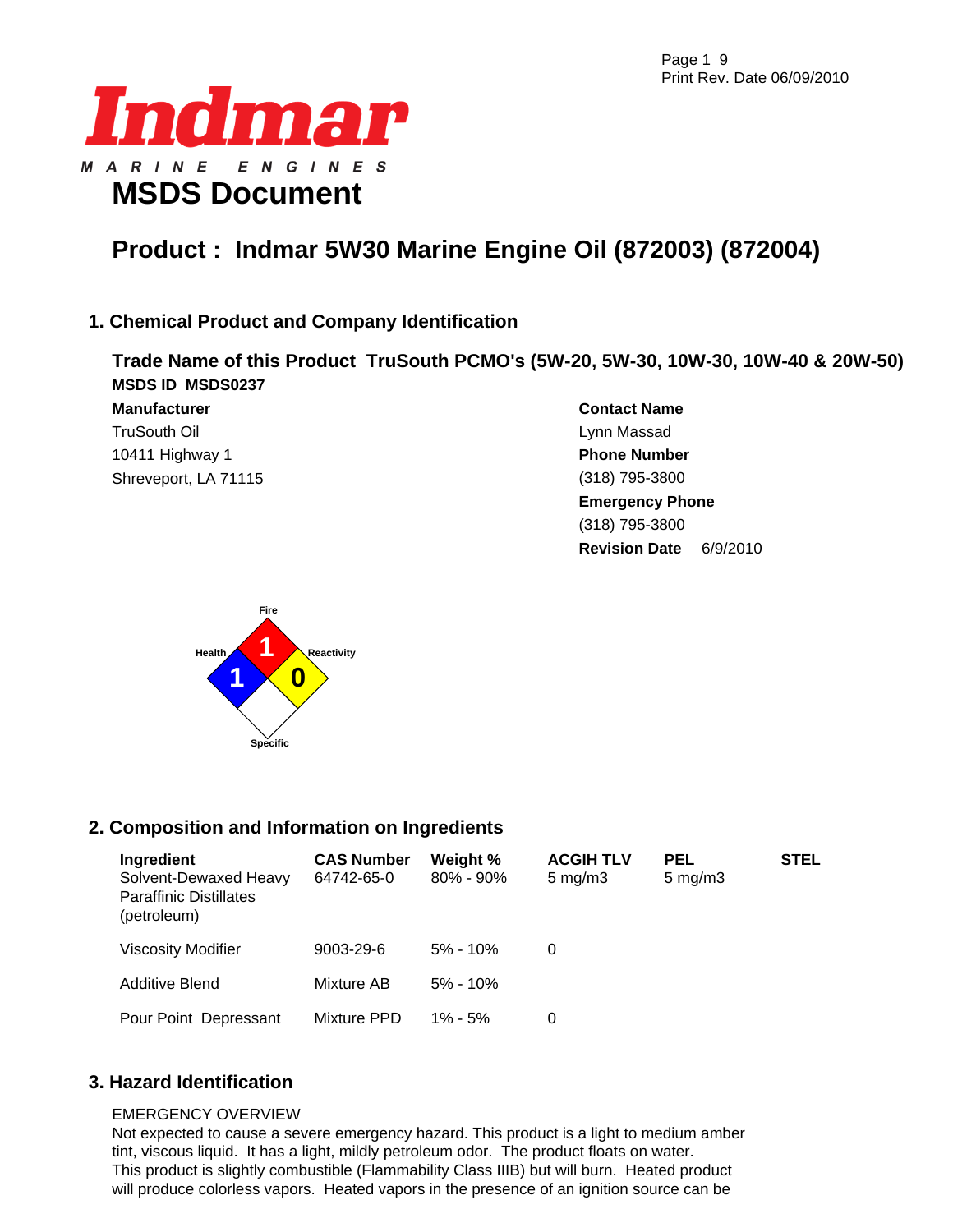Page 2 9 Print Rev. Date 06/09/2010 MSDS ID MSDS0237 TruSouth PCMO's (5W-20, 5W-30, 10W-30, 10W-40 & 20W-50)

explosive, if confined.

POTENTIAL HEALTH EFFECTS

PRIMARY ROUTE(S) OF ENTRY Skin.

#### EYES

Tests on similar materials suggest that no eye effect be expected. This product is practically non-irritating to the eyes upon direct contact. Based on testing of similar products and/or components.

#### **SKIN**

Avoid skin contact. This product may cause slight skin irritation upon short-term direct contact. Based on testing of similar products and/or components. Prolonged or repeated contact may result in contact dermatitis, which is characterized by dryness, chapping, and reddening. Prolonged or repeated contact may also result in oil acne, which is characterized by blackheads with possible secondary infection.

#### INGESTION

Do not ingest. This product is relatively non-toxic by ingestion. This product has laxative properties and may result in abdominal cramps and diarrhea.

#### INHALATION

This product has a low vapor pressure and is not expected to present an inhalation hazard at ambient conditions. Caution should be taken to prevent aerosolization or misting of this product. The permissable exposure limit (PEL) and threshold limit value (TLV) for this product as oil mist is 5 MG/M3. Exposures below 5 MG/M3 appear to be without significant health risk. The short-term exposure limit for this product as an oil mist is 10 MG/M3.

#### CHRONIC

Prolonged and/or repeated contact with this material may produce skin irritation and inflammation. On rare occasions, prolonged and repeated exposure to oil mist poses a risk of pulmonary disease such as chronic lung inflammation. This condition is usually asymptomatic as a result of repeated small aspirations. Shortness of breath and cough are the most common symptoms.

Carcinogen listed by:

National Toxicology Program (NO)

I. A. R. C. (NO)

OSHA (NO)

ACGIH (NO)

This product does not require a cancer hazard warning in accordance with the OSHA Hazard Communication Standard.

#### MEDICAL CONDITIONS AGGRAVATED BY EXPOSURE

Personnel with pre-existing skin disorders should avoid contact with this product. This condition may make the skin more susceptible to other irritants, sensitizers, and disease.

Health studies have shown that many petroleum hydrocarbons and synthetic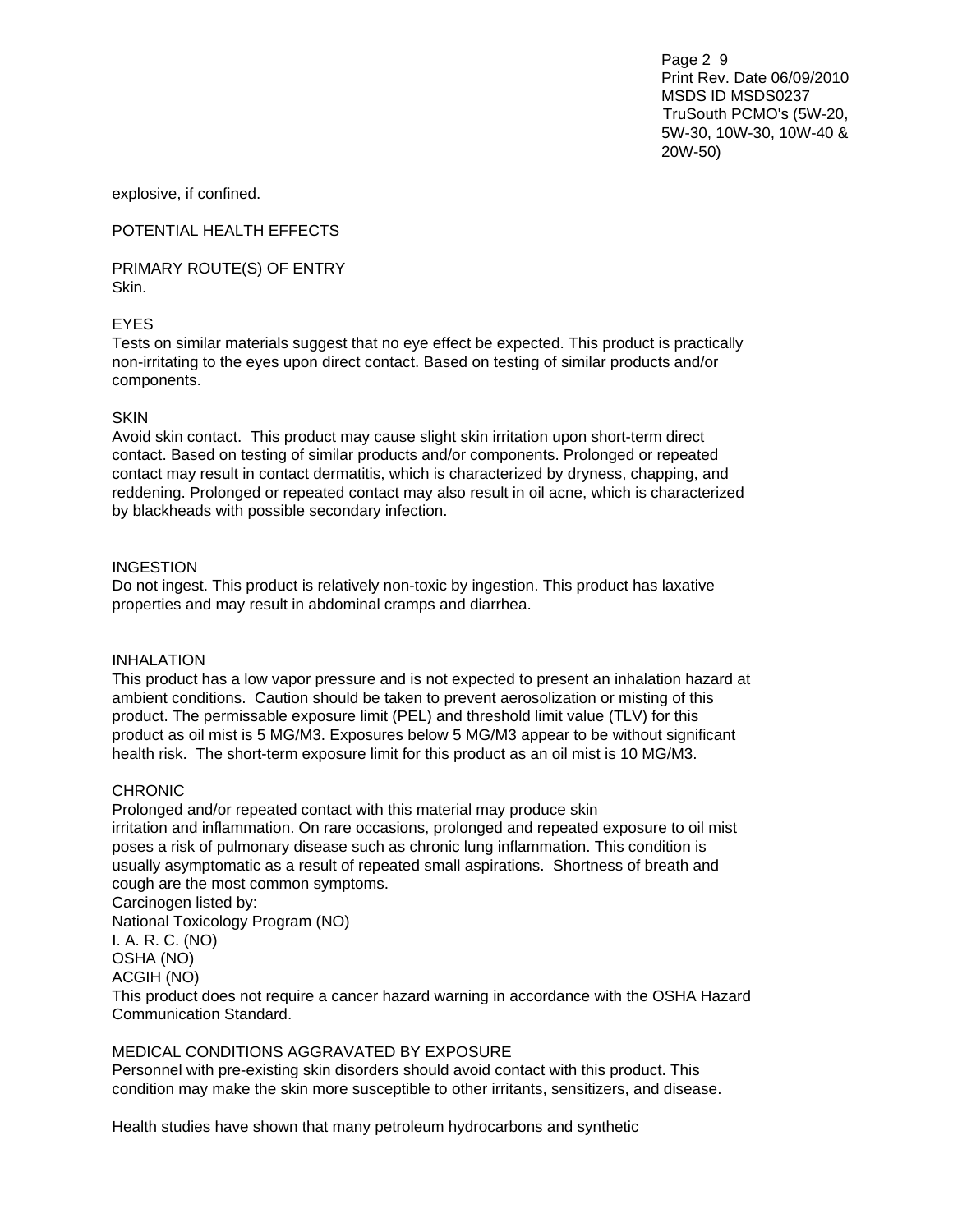Page 3 9 Print Rev. Date 06/09/2010 MSDS ID MSDS0237 TruSouth PCMO's (5W-20, 5W-30, 10W-30, 10W-40 & 20W-50)

lubricants pose potential human health risks which may vary from person to person. As a precaution, exposure to liquids, vapors, mists or fumes should be minimized.

### **4. First Aid Information**

#### EYES

If splashed into eyes, immediately flush with water for 15 minutes or until irritation subsides. If material is hot, treat for thermal burns and take victim to hospital. If irritation persists, call a physician.

#### **SKIN**

In case of skin contact, remove any contaminated clothing and wash skin with soap and water. Launder or dry-clean clothing before reuse. If product is injected into or under the skin, or into any part of the body, regardless of the appearance of the wound or its size, the individual should be evaluated immediately by a physician as an emergency. Even though initial symptoms from high pressure injection may be minimal or absent, early surgical treatment within the first few hours may significantly reduce the ultimate extent of injury. Prolonged or repeated skin contact may cause skin irritation.

#### **INGESTION**

Product is practically non-toxic. Do not induce vomiting. Obtain emergency medical attention.

#### INHALATION

Vapor pressure is very low. Vapor inhalation under ambient conditions is normally not a problem. If overcome by vapor from hot product, immediately remove from exposure and call a physician. If breathing is irregular or has stopped, start resuscitation; administer oxygen, if available. If overexposed to oil mist, remove from exposure until excessive oil mist condition subsides.

## **5. Fire Fighting Measures**

| <b>Flash Point</b> | > 400 F      |
|--------------------|--------------|
| <b>FP Method</b>   | COC ASTM D92 |

FI AMMARI F PROPERTIES AUTO IGNITION: 651 FLAMMABILITY CLASS: IIIB LOWER EXPLOSIVE LIMIT (%): Not determined UPPER EXPLOSIVE LIMIT (%): Not determined

#### FIRE AND EXPLOSION HAZARDS

Slightly combustible. OSHA/NFPA Class IIIB Combustible Liquid. If heated above its flash point will release flammable vapors which can burn in the open or be explosive in confined spaces if exposed to ignition source. Mists or sprays may be flammable below oils normal flash point. Keep away from extreme heat or open flame.

#### EXTINGUISHING MEDIA

Foam, water spray (fog), dry chemical, carbon dioxide, and vaporizing liquid type extinguishing agents may all be suitable for extinguishing fires involving this type of product.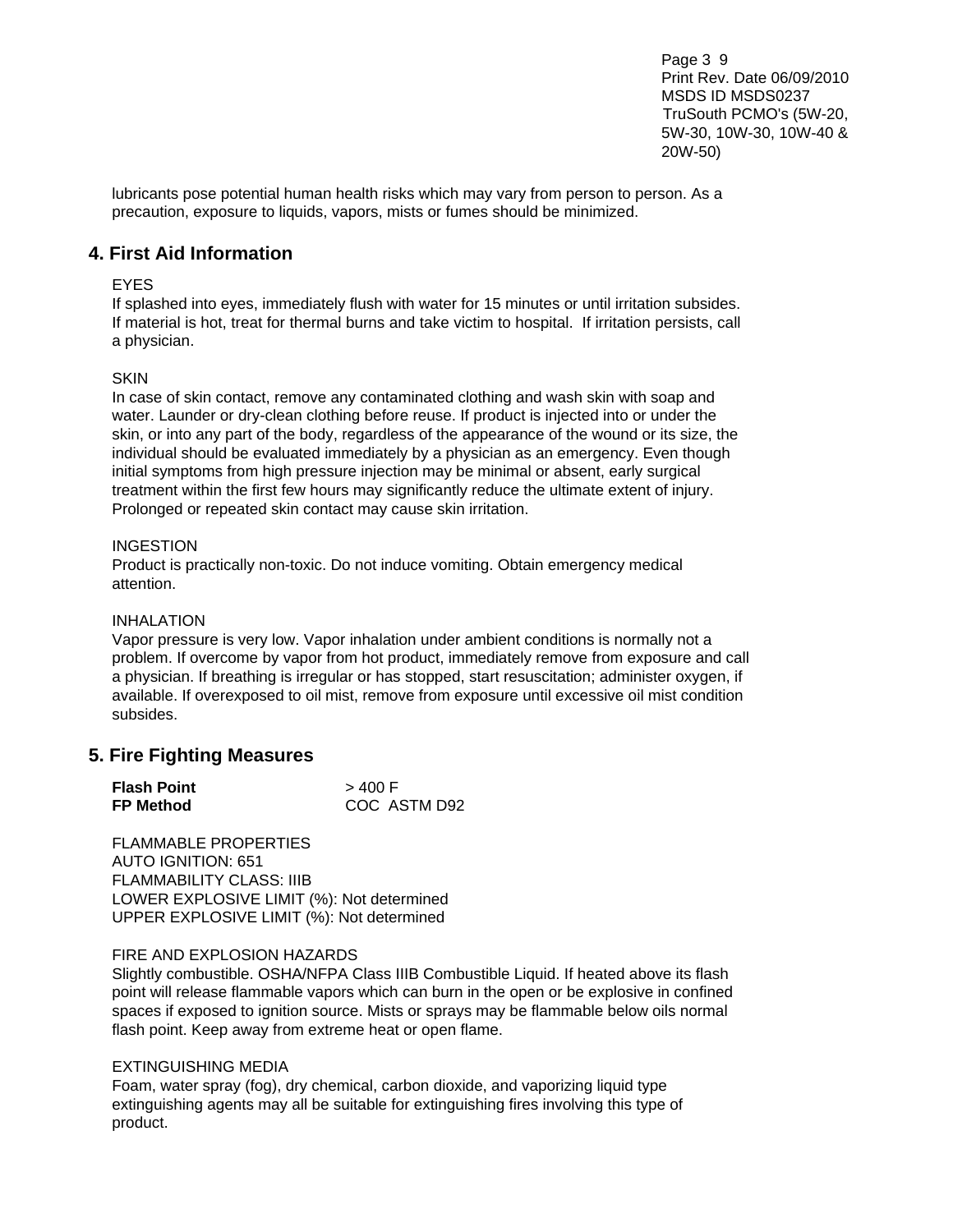Page 4 9 Print Rev. Date 06/09/2010 MSDS ID MSDS0237 TruSouth PCMO's (5W-20, 5W-30, 10W-30, 10W-40 & 20W-50)

#### SPECIAL FIRE FIGHTING PROCEDURES:

The following procedures for this type of product are based on the recommendations in the National Fire Protection Association's "Fire Protection Guide on Hazardous Materials", Tenth Edition (1991):

Use water spray, dry chemical, foam or carbon dioxide to extinguish the fire. Use water to keep fire-exposed containers cool. Caution should be exercised when using water or foam as frothing may occur, especially if sprayed into containers of hot, burning liquid. If a leak or spill has not ignited, use water spray to disperse the vapors and to provide protection for persons attempting to stop a leak. Water spray may be used to flush spills away from exposures. Minimize breathing of gases, vapor, fumes or decomposition products. Use supplied-air breathing equipment for enclosed or confined spaces or as otherwise needed.

#### DECOMPOSITION PRODUCTS UNDER FIRE CONDITIONS

Fumes, smoke, carbon monoxide, aldehydes and other decomposition products, may be generated as products of combustion.

## **6. Accidental Release Measures**

#### CLEAN WATER ACT / OIL POLLUTION ACT

This product may be classified as an oil under Section 311 of the Clean Water Act, and under the Oil Pollution Act. Discharges or spills that enter a water body must be immediately reported to the National Response Center.

#### STEPS TO BE TAKEN IN CASE MATERIAL IS RELEASED OR SPILLED

Notify appropriate authorities of spill. This material will float on water and will be transported by storm runoff. Spills to the ground should be immobilized and removed immediately. Spills to watercourses such as storm drains, sewers, ditches, streams, ponds, etc. must be contained with dikes, dams, floating booms, pads, etc. as appropriate. Recover free product. Absorb with appropriate inert materials such as sand, clay, earth, or other suitable absorbent to spill area. Remove all sources of ignition. Minimize skin contact. Advise authorities if product has entered or may enter sewers, watercourses, or extensive land areas.

Assure conformity with applicable governmental regulations

# **7. Handling and Storage**

#### HANDLING AND STORAGE PRECAUTIONS

Keep away from flames, sparks, oxidizing materials or hot surfaces. Never use a torch to cut or weld on or near container. Empty oil containers can contain explosive vapors. NFPA Class IIIB storage. Wash thoroughly after handling. This product is not classified as hazardous under DOT Regulations. Fire extinguishers should be kept readily available. See NFPA 30 and OSHA 1910.106-Flammable and combustible liquids.

#### WORK/HYGIENIC PRACTICES

Wash hands with soap and water before eating, drinking, smoking or use of toilet facilities. Do not use gasoline, solvents, kerosene, or harsh abrasive skin cleaners for washing exposed skin areas. Take a shower after work if general contact occurs. Remove oil-soaked clothing and launder before reuse. Launder or discard contaminated shoes and leather gloves.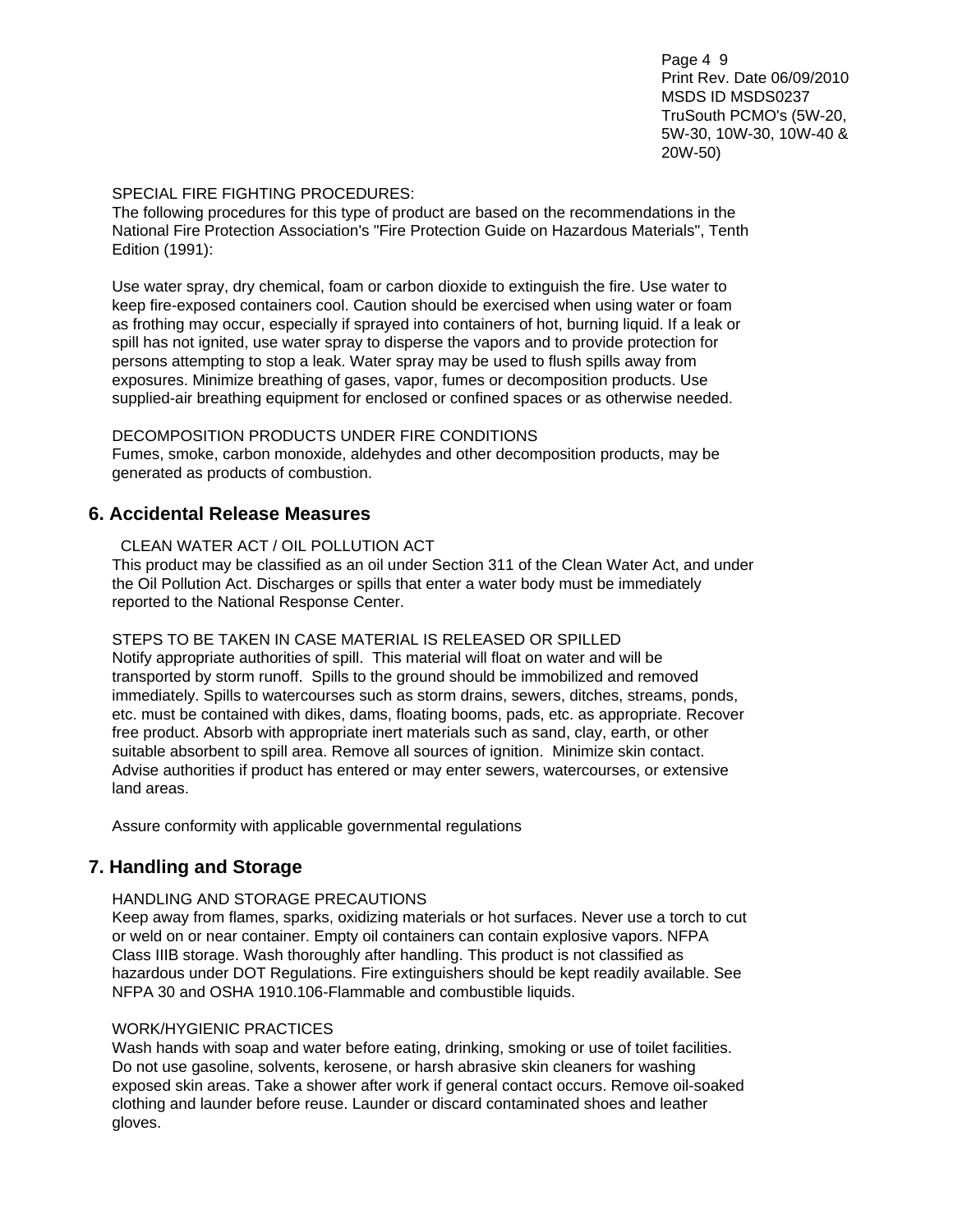Page 5 9 Print Rev. Date 06/09/2010 MSDS ID MSDS0237 TruSouth PCMO's (5W-20, 5W-30, 10W-30, 10W-40 & 20W-50)

#### "EMPTY" CONTAINER WARNING

"Empty" containers retain residue (liquid and/or vapor) and can be dangerous. DO NOT PRESSURIZE, CUT, WELD, BRAZE, SOLDER, DRILL, GRIND OR EXPOSE SUCH CONTAINERS TO HEAT, FLAME, SPARKS, STATIC ELECTRICITY, OR OTHER SOURCES OF IGNITION; THEY MAY EXPLODE AND CAUSE INJURY OR DEATH.

Do not attempt to refill or clean containers since residue is difficult to remove. "Empty" drums should be completely drained, properly bunged and promptly returned to a drum reconditioner. All other containers should be disposed of in an environmentally safe manner and in accordance with governmental regulations.

For work on tanks refer to Occupational Safety and Health Administration regulations, ANSI Z49.1, and other governmental and industrial references pertaining to cleaning, repairing, welding, or other contemplated operations.

# **8. Exposure Controls and Personal Protection**

#### EYE/FACE PROTECTION:

Use safety glasses or splash goggles when eye contact may occur. Have suitable eye wash water available.

#### SKIN PROTECTION:

Avoid prolonged and/or repeated skin contact. If prolonged contact cannot be avoided, wear protective impervious clothing (gloves, boots, aprons, etc.). If handling hot material, use insulated protective clothing (gloves, boots, aprons, etc.). Acceptable materials for gloves are polyvinyl chloride; neoprene; nitrile; polyvinyl alcohol; viton. Launder soiled clothes. Properly dispose of contaminated leather articles including shoes, which cannot be decontaminated.

#### RESPIRATORY PROTECTION:

Respiratory protection is not required under conditions of normal use. If vapor or mist is generated when the material is heated or handled, use an organic vapor respirator with a dust or mist filter. All respirators must be NIOSH/MSH certified. DO NOT USE COMPRESSED OXYGEN IN HYDROCARBON ATMOSPHERES.

#### VENTILATION:

If vapor or mist is generated when the material is heated or handled, adequate ventilation in accordance with good engineering practice must be provided to maintain concentrations below the specific exposure or flammable limits. No smoking, or use of flame or other ignition sources.

#### OTHER:

Consumption of food and beverage should be avoided in work areas where hydrocarbons are present. Always wash hands and face with soap and water before eating, drinking, or smoking. Affix warning labels on containers in accordance with 29 CFR 1910.1200 (Hazard Communication Standard).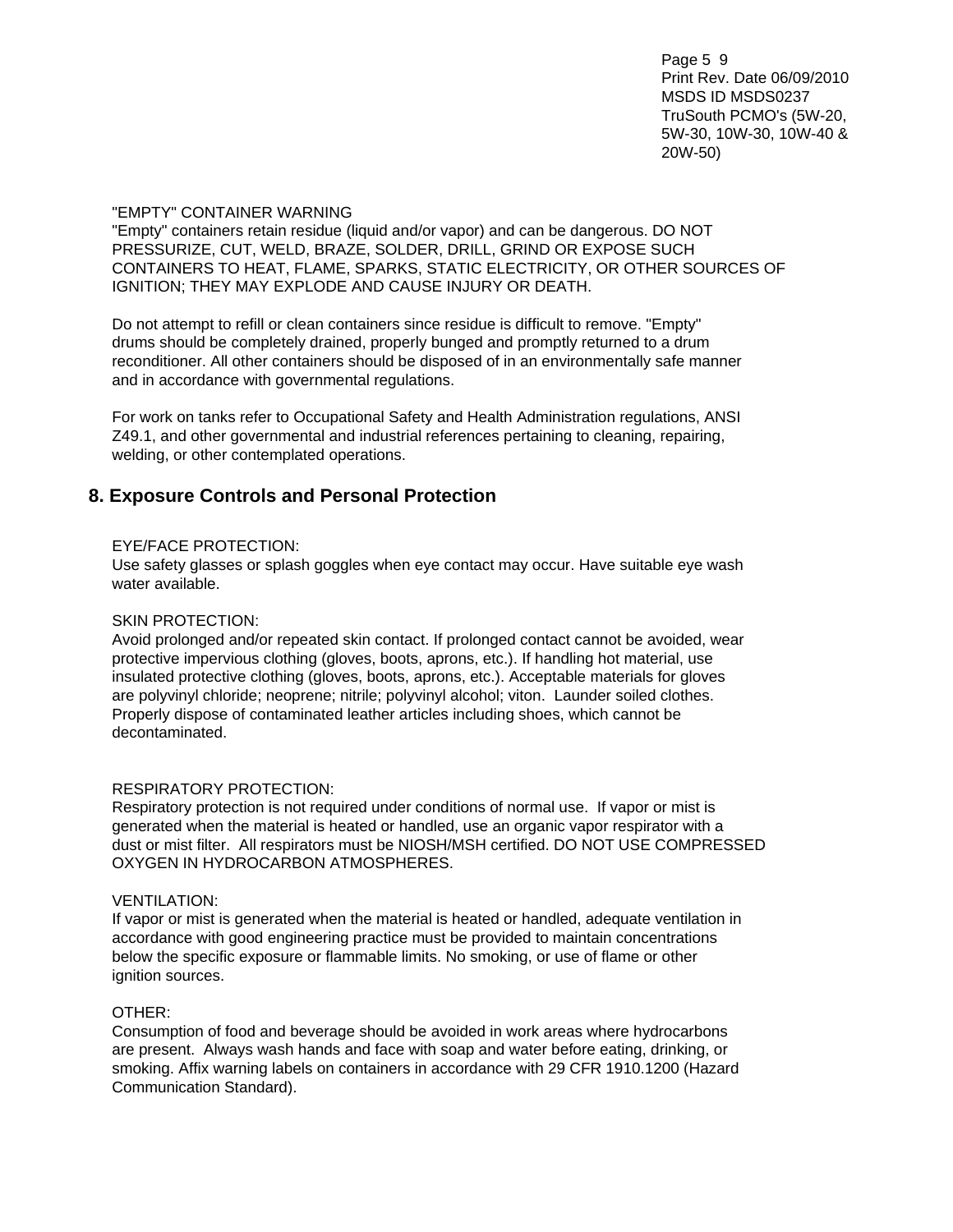Page 6 9 Print Rev. Date 06/09/2010 MSDS ID MSDS0237 TruSouth PCMO's (5W-20, 5W-30, 10W-30, 10W-40 & 20W-50)

# **9. Physical and Chemical Properties**

| <b>Physical State</b> | Liauid             |
|-----------------------|--------------------|
| Color/Appearance      | Medium Amber Color |
| Odor                  | Slight Petroleum   |

BASIC PHYSICAL PROPERTIES 5W-20: Viscosity  $@$  100C = 8.4 cSt Gravity  $\omega$  60F = 32.6

5W-30: Viscosity  $@$  100C = 10.1 cSt Gravity @ 60F = 32.9

#### 10W-30: Viscosity  $@$  100C = 10.8 cSt Gravity  $@$  60F = 31.6

10W-40: Viscosity  $@$  100C = 13.1 cSt Gravity  $@$  60F = 31.4

20W-50: Viscosity  $@$  100C = 17.8 cSt Gravity @ 60F = 29.7

BOILING POINT: IBP N/A°F VAPOR PRESSURE: N/A mm Hg @ 20° VAPOR DENSITY (AIR=1): N/A MOLECULAR WEIGHT: 580 PACKING DENSITY: N/A SOLUBILITY (H2O): N/A PERCENT VOLATILES: N/A VOLATILE ORGANIC COMPOUNDS (VOC) CONTENT: N/A EVAPORATION RATE: N/A pH: N/A

# **10. Stability and Reactivity**

STABILITY: Stable. Will not react violently with water.

CONDITIONS TO AVOID Sources of ignition.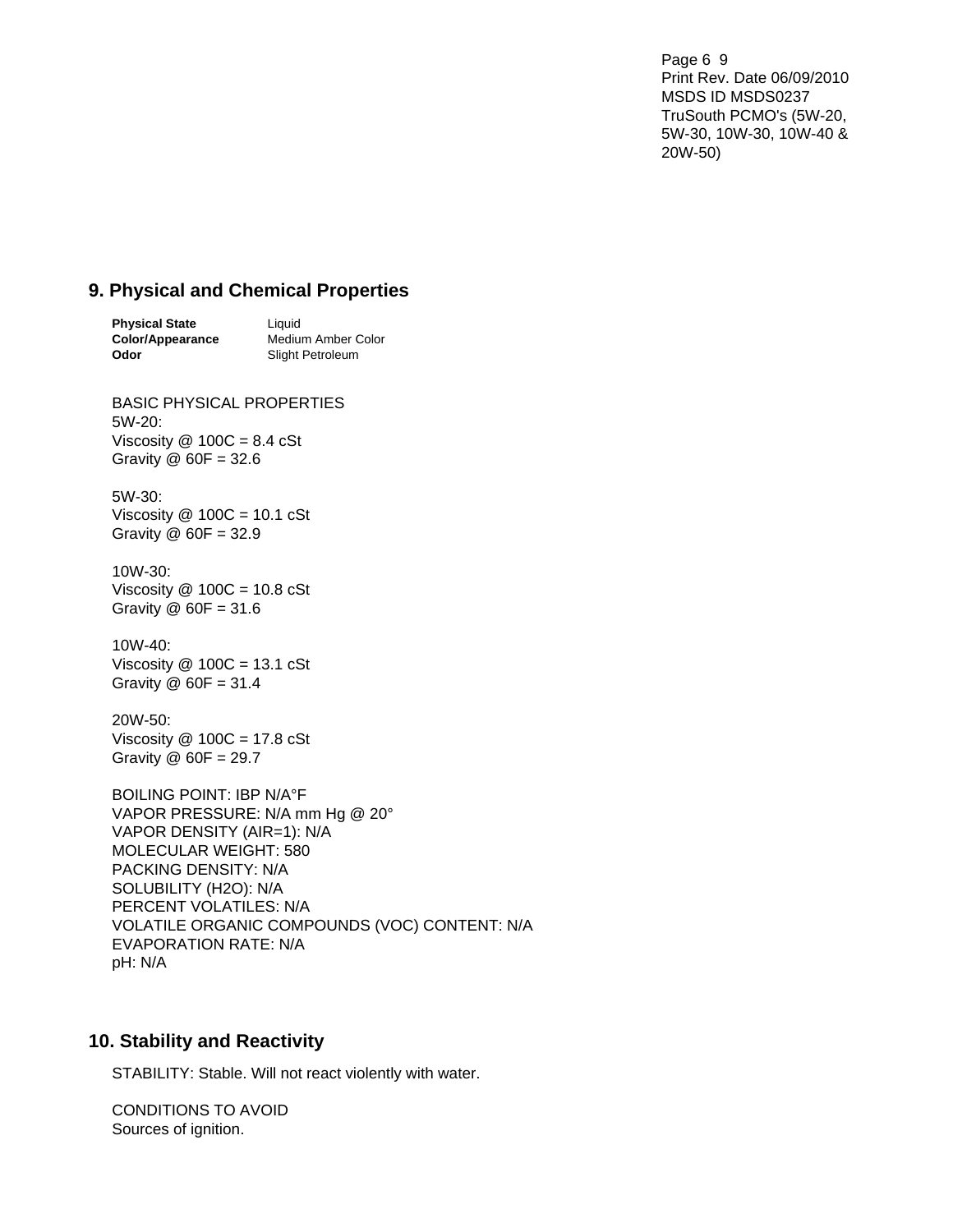Page 7 9 Print Rev. Date 06/09/2010 MSDS ID MSDS0237 TruSouth PCMO's (5W-20, 5W-30, 10W-30, 10W-40 & 20W-50)

#### INCOMPATIBLE MATERIALS

May react with strong oxidizers such as liquid chlorine, concentrated oxygen, sodium hypochlorite, calcium hypochlorite, etc., as this presents a serious explosion hazard.

# HAZARDOUS DECOMPOSITION PRODUCTS

Combustion may produce carbon monoxide and other asphyxiants.

HAZARDOUS POLYMERIZATION: will not occur

# **11. Toxicological Information**

#### ACUTE STUDIES

Product has a low order of acute and dermal toxicity, but minute amounts aspirated into the lungs during ingestion or vomiting may cause mild to severe pulmonary injury and possibly death.

#### EYE EFFECTS

Product contacting the eyes may cause eye irritation.

#### SKIN EFFECTS

Prolonged or repeated skin contact with this product tends to remove skin oils, possibly leading to irritation and dermatitis; however, based on human experience and available toxicological data, this product is judged to be neither a "corrosive" nor an "irritant" by OSHA criteria.

#### ACUTE ORAL EFFECTS

Product has a low order of acute and dermal toxicity, but minute amounts aspirated into the lungs during ingestion or vomiting may cause mild to severe pulmonary injury and possibly death.

#### ACUTE INHALATION EFFECTS

Product has a low order of acute and dermal toxicity, but minute amounts aspirated into the lungs during ingestion or vomiting may cause mild to severe pulmonary injury and possibly death.

In accordance with the current OSHA Hazard Communication Standard criteria, this product does not require a cancer hazard warning. This is because the product is formulated from base stocks which are severely hydrotreated, severely solvent extracted, and/or processed by mild hydrotreatment and extraction. Alternatively, it may consist of components not otherwise affected by IARC criteria, such as atmospheric distillates or synthetically derived materials, and as such is not characterized by current IARC classification criteria.

## **12. Ecological Information**

#### **Ecological Information**

If applied to leaves, this product may kill grasses and small plants by interfering with transpiration and respiration. This product is not toxic to fish but may coat gill structures resulting in suffocation if spilled in shallow, running water. Product may br moderately toxic to amphibians by preventing dermal respiration. This product may cause gastrointestinal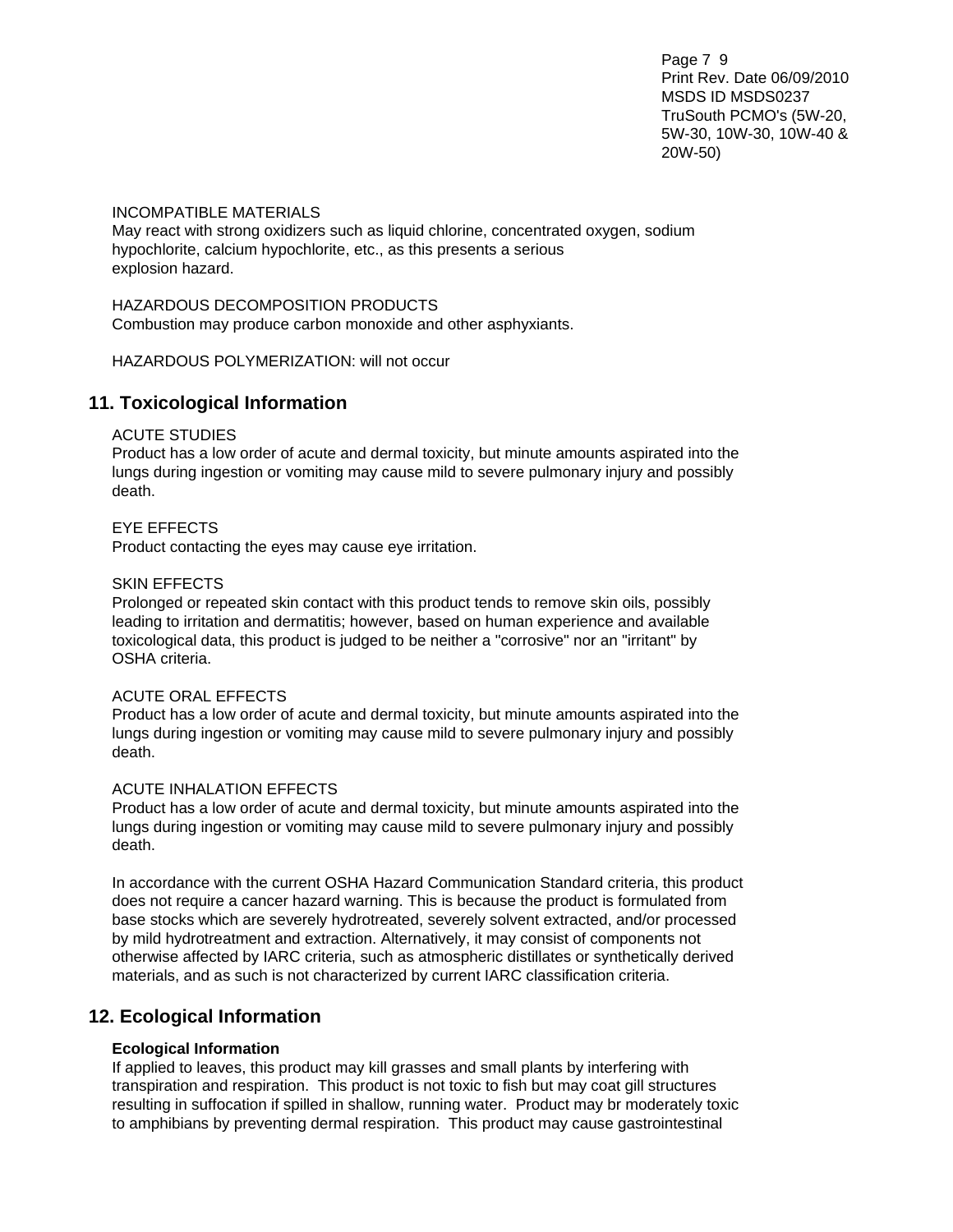Page 8 9 Print Rev. Date 06/09/2010 MSDS ID MSDS0237 TruSouth PCMO's (5W-20, 5W-30, 10W-30, 10W-40 & 20W-50)

distress to birds and mammals through ingestion during pelage grooming.

This product is rapidly biodegradable. Biodegradation is possible within 90 to 120 days in aerobic environments at temperatures above 70 F.

### **13. Disposal Considerations**

WASTE DISPOSAL METHOD:

All disposals must comply with federal, state, and local regulations. Product as supplied does not meet the characteristics of a hazardous waste as defined in 40 CFR 261.21-24. If mixed with other products, waste mixture must be characterized. DO NOT dispose of this product in drains or storm sewers. DO NOT dispose of this product in a landfill without prior solidification. Department of Transportation (DOT) Regulatiuons may apply for transporting this material when spilled. Materials should be recycled if possible. Consider waste brokering.

#### **14. Transportation Information**

DOT SHIPPING NAME: Not regulated by DOT DOT HAZARD CLASS: Not applicable DOT IDENTIFICATION NUMBER: Not applicable DOT PACKING GROUP: Not applicable

#### **15. Regulatory Information**

AU.S. FEDERAL REGULATORY INFORMATION SARA 302 Threshold Planning Quantity: NOT APPLICABLE SARA 304 Reportable Quantity : NOT APPLICABLE SARA 311 Categories: Immediate (Acute) Health Effects --N Delayed (Chronic) Health Effects --Y Fire Hazard --N Sudden Release of Pressure Hazard--N Reactivity Hazard --N

EPA/TSCA Inventory: The components of this product are listed on the EPA/TSCA inventory of chemicals.

Comprehensive Environmental Response, Compensation and Liability Act (CERCLA): No chemicals in this product are subject to the reporting requirements of CERCLA.

SARA TITLE III - SECTION 313 SUPPLIER NOTIFICATION No chemicals in this product exceed the De Minimus reporting level established by SARA Title III, Section 313 and 40 CFR 372.

EUROPEAN (ECC) REGULATORY INFORMATION This product is listed on the European Inventory of Existing Commercial Substances.

CANADIAN REGULATORY INFORMATION